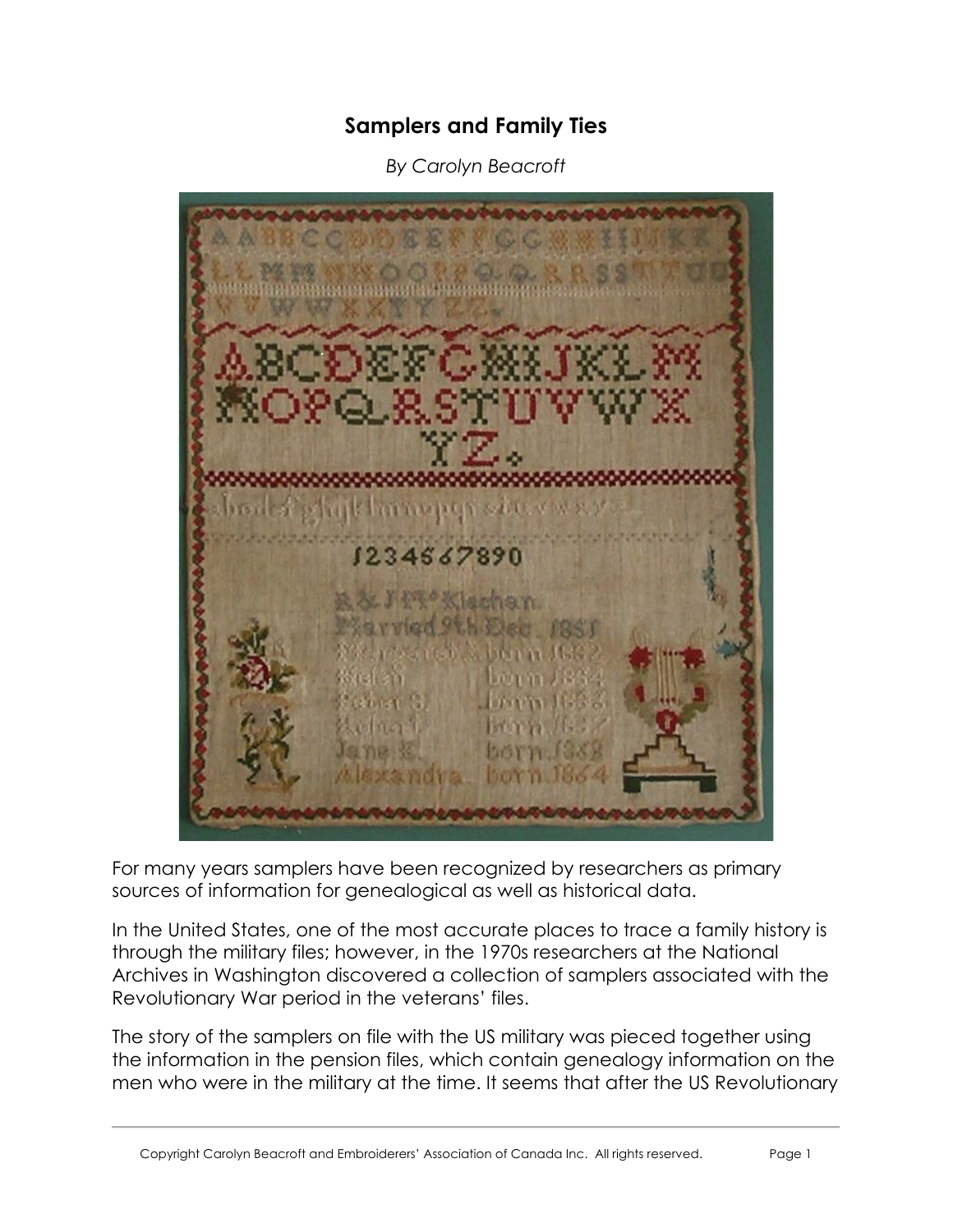War, pensions for widows and dependent children began. The problem that the women encountered was that proving marriage and family ties was difficult in a pioneer environment when records were not centralized and frequently lost. When accurate records were not available the US government chose to accept supporting data such as family bibles and samplers showing the couple's names and dates and children. Today, the US National Archives has a significant collection of samplers due largely to the fact that in the 1800s the US government kept the proof (the samplers) submitted to qualify for a pension.

Today in Canada genealogy has become a popular hobby but in the colonial past it was an important indicator of the status and respectability of the family. The sentimental era of the 19<sup>th</sup> century had begun a change in the function of the sampler. Society placed an increased importance on family status and the sampler moved from being stitch samples on rough linen to being a social indicator often done in silks and framed for display.

The women who stitched samplers were documenting the family and recording connections. In a patrilineal society it was necessary to document not just the family but also the connections through the female line. For families that were prominent, socially and politically, the sampler was a statement of the position in the community. Samplers are survivors. They have been treasured and passed down through generations. Many wills record the disposition of a family sampler. A will probated in Chatham, Ontario as recently as 1970 listed the names of the women in the family and who was to get the Sterling silver flatware, the Crown Derby china and who was to get the sampler.

Samplers and fine linens have traditionally been handed down from mother to daughter thus preserving the attachment to the woman's family.

The McKiechan sampler is a good example of the story that can be pieced together from a sampler. Janet Simons married Robert McKiechan on 9 December 1851 and began her sampler adding the children's names and dates of birth as they arrived:

R & J McKiechan Married 9 Dec 1851

Margaret A b 1852

Helen b 1854

Peter S b 1855

Robert b 1857

Jane E b 1863

Alexandra b 1864